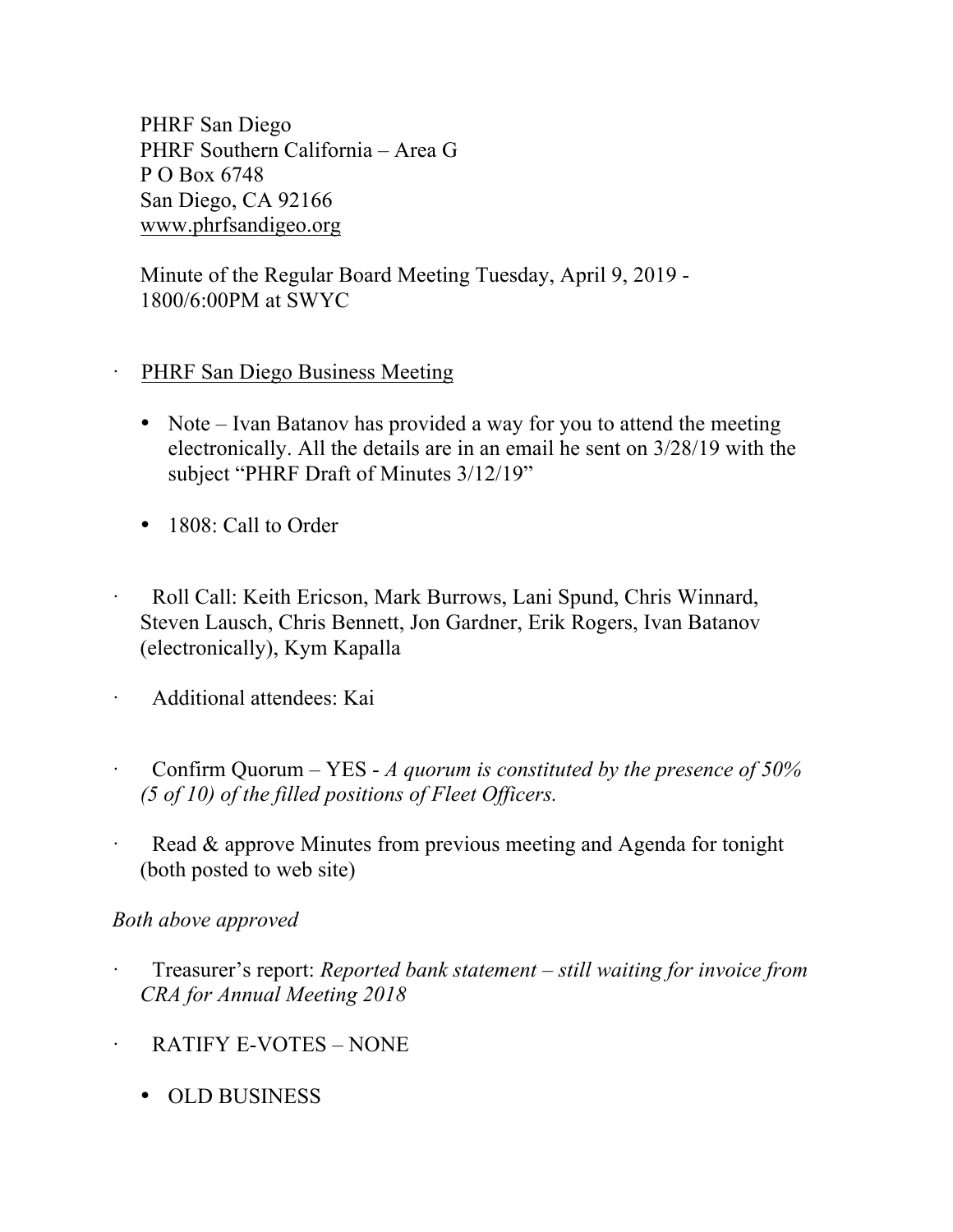• Web Site – can there be an easy way to find something like "Start an Application" with step-by-step instructions? Currently there are two ways to find this on the web site and one gives good instructions and the other not so much and both don't completely agree. – *Chris Bennett suggests changing name of PDF application on the web site to Work Sheet and encourage all to use the online application process. He is planning to make additional changes to make the online application more user family. He suggests everyone go through the online application and make suggestions for improvements.* 

## · NEW BUSINESS – NONE

## • STANDING REPORTS

- · Fleet Chairman: *No Report*
- · Vice Chairman: *No Report*
- · Chief Handicapper/Assistant Chief Handicapper: *No Report*
- · Fleet Secretary: *No Report*
- · Roster Secretary: *Found mailbox key*
- · Data Systems Officer: *Making back end changes to database*
- · Fleet Scorer: *First race scored*
- · Public Relations: *have been helping owners with some new applications*
- · Treasurer: *No Report*
- · Past Fleet Chairman: *No Report*
- · Next Meeting: May 14, 2019
- · 1842 Adjourn PHRF San Diego Business Meeting

### · 1900 HANDICAPPING BUSINESS MEETING

- · Call to Order 1903
- Additional attendees: Randy Ames, Steve Napear, Mick Moore, Anthony Austin
- · Handicappers: Jon Gardner, Erik Rogers, Kai Erdmann, Charlie Jenkins, Brian Fritzges, Mark Thaidigsman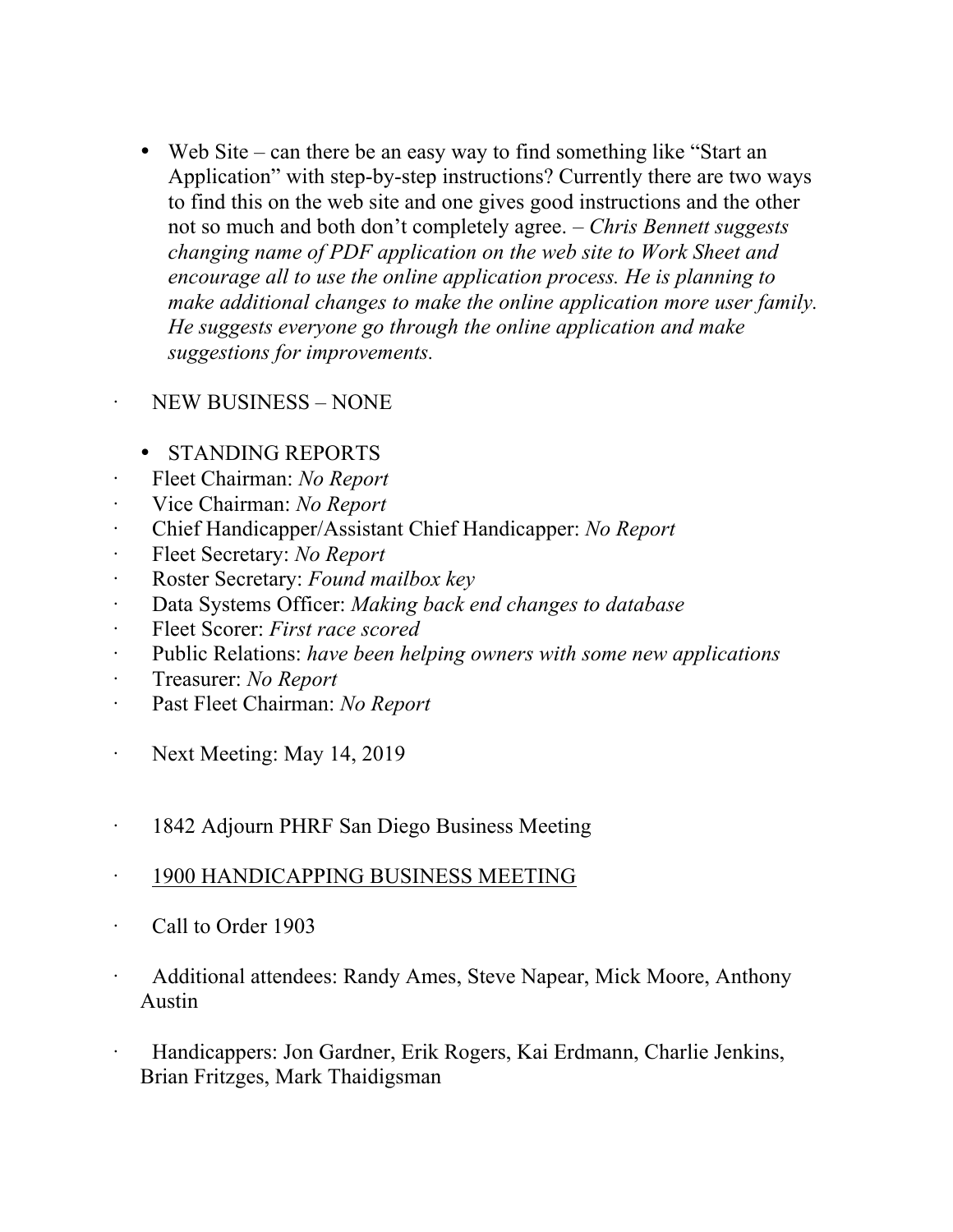· Confirm Quorum – YES - *A quorum is constituted by the presence of a quorum of the Executive Board plus representation by a minimum of 3 SDAYC member clubs and a minimum of 3 of the current classes. The Fleet Executive Board can be counted for the purpose of ensuring representation of either the 3 SDAYC member clubs or the 3 classes.*

#### RATIFY E-VOTES

A motion has been made by David Cattle to make permanent the temporary rating for

Dehler 34, Komet, 135/135/135, expires 03/11/19

There have been three seconds by Chris Winnard, Mark Burrows, and Ivan Batanov. A second is not a YES vote. Vote: YES - 11, No 0, Abstain 0. Voting: Ivan Batanov, Chris Winnard, Gerral David, Kym Kapalla, Tim Chin, Chris Bennett, Erik Rogers, Steven Lausch, Charlie Jenkins, and Lani Spund. Jon Gardner

## *Approved by all present*

· TEMPORARY RATINGS ABOUT TO EXPIRE - *A Temporary Rating may be provided by Chief handicapper in the event a handicap is requested to race in an upcoming race which will take place before a meeting, and the board is unable to vote on the rating (Prior to race). The request should be email approved or voted on at next board meeting to make permanent. In the event at a board meeting where an owner has submitted an application, fees are paid, but the Board believes it does not have sufficient data or information to accurately rate a boat, a Temporary rating may be provided with the understanding the owner should submit race results during the three months to show data, to verify the Temporary Rating. Temporary*  rating may be adjusted after review of results. In the event the data is not *provided the temporary rating will be considered expired at the end of 120 days. A new complete application (Minus Fees) will need to be presented to board to have the boat considered again for a PHRF certificate. The Chief Handicapper may, at his or her discretion, renew the Temporary Rating twice.*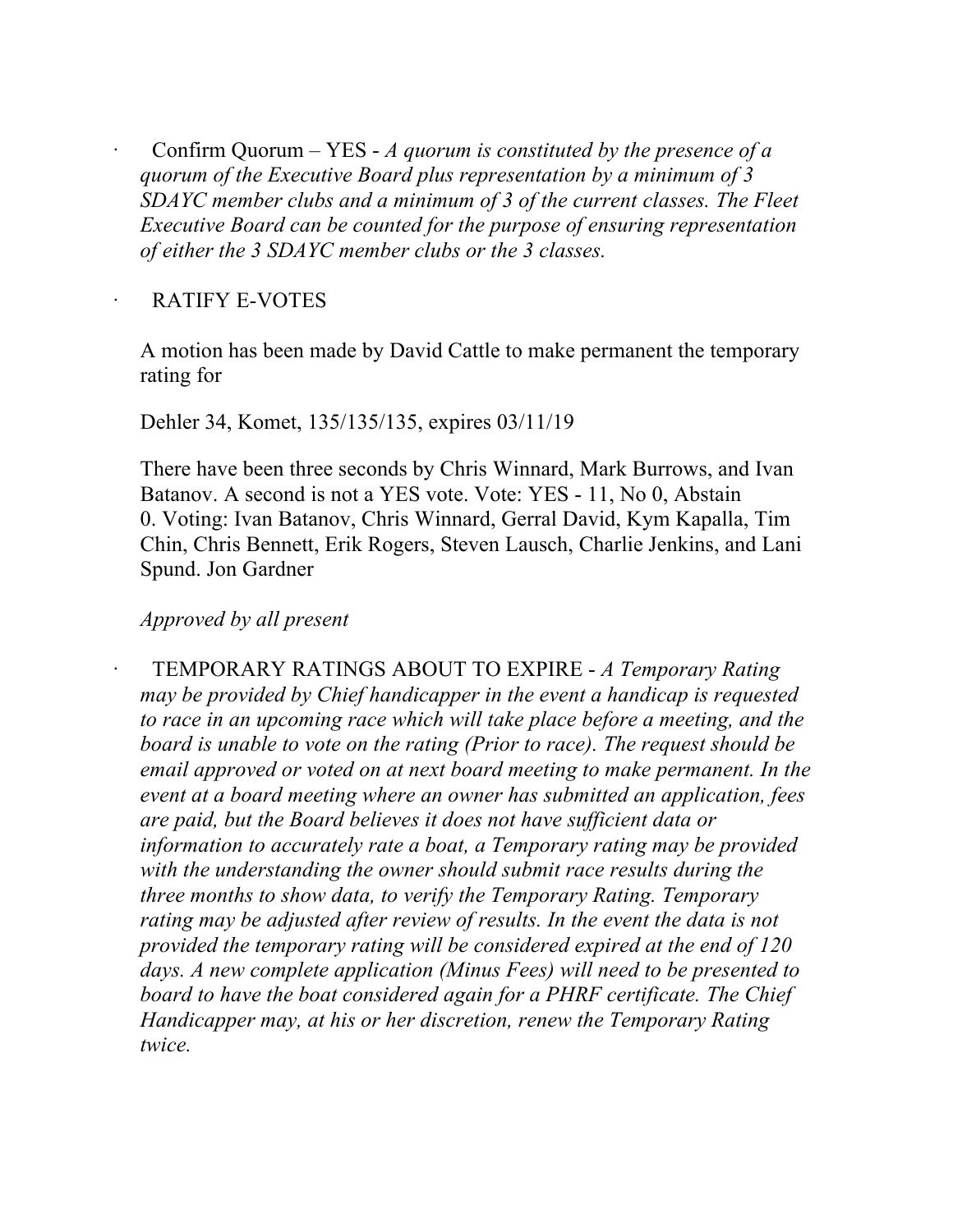- Dencho Kerman, Volpe, -21/-27/-36 expires  $4/8/19$  Chief Handicapper recommends same as PHRF SoCal -24/-30/-39 – *Motion temporary rating -24/-36/-42 Vote: YES 13, No 0*
- M-Boats Soto 40, Zero Gravity, -3/-9/-12 expires 4/9/19 *Motion to extend the Temporary Rating Vote: Yes 13, NO 0*
- Left Coast, Patriot, 120/111/105 expires 4/11/19 *Chief Handicapper recommends making this permanent Vote: YES 13, NO 0*
- · RATING REVIEW NONE
- **NEW BOATS** 1. Application received by Roster Secretary at least 7 days before meeting. 2. Application complete. 3. Sail number properly obtained from U S Sailing or regionally from SCYA. 4. Dues paid 5. If the yacht is also certified by PHRF SoCal then PHRF SD will also submit to PHRF SoCal an Area G rating.
- Timshel, 56988, Down East 38 This is a new sail number recently obtained - Not listed with PHRF SoCal – *Chief Handicapper recommends 222/222/222 Vote: YES 13, NO 0*
- Project 53, 7453, J27 Sail number OK Not listed with PHRF SoCal Chief Handicapper recommends 129/129/129 by Consent
- Sizzle, 77855, Hobie 33 Sail number OK Not listed with PHRF SoCal – Fractional Jib/Masthead Spinnaker- Chief Handicapper recommends 81/63/57 – *Vote: YES 13, No 0*
- Name "CF27", 67171, CF27 Sail number OK Not listed with PHRF SoCal – Chief Handicapper recommends 150/150/150 by Consent
- Sabrina, 109, Calkins 50 Sail number not U S Sailing Not listed with PHRF SoCal – Chief Handicapper recommends 87/78/72 – *Motion to accept this boat with sail number 109 and so state in the certificate – Vote: YES 13, NO 0, Rating 87/78/72 Vote: Yes 12, No 0, Abstain 1*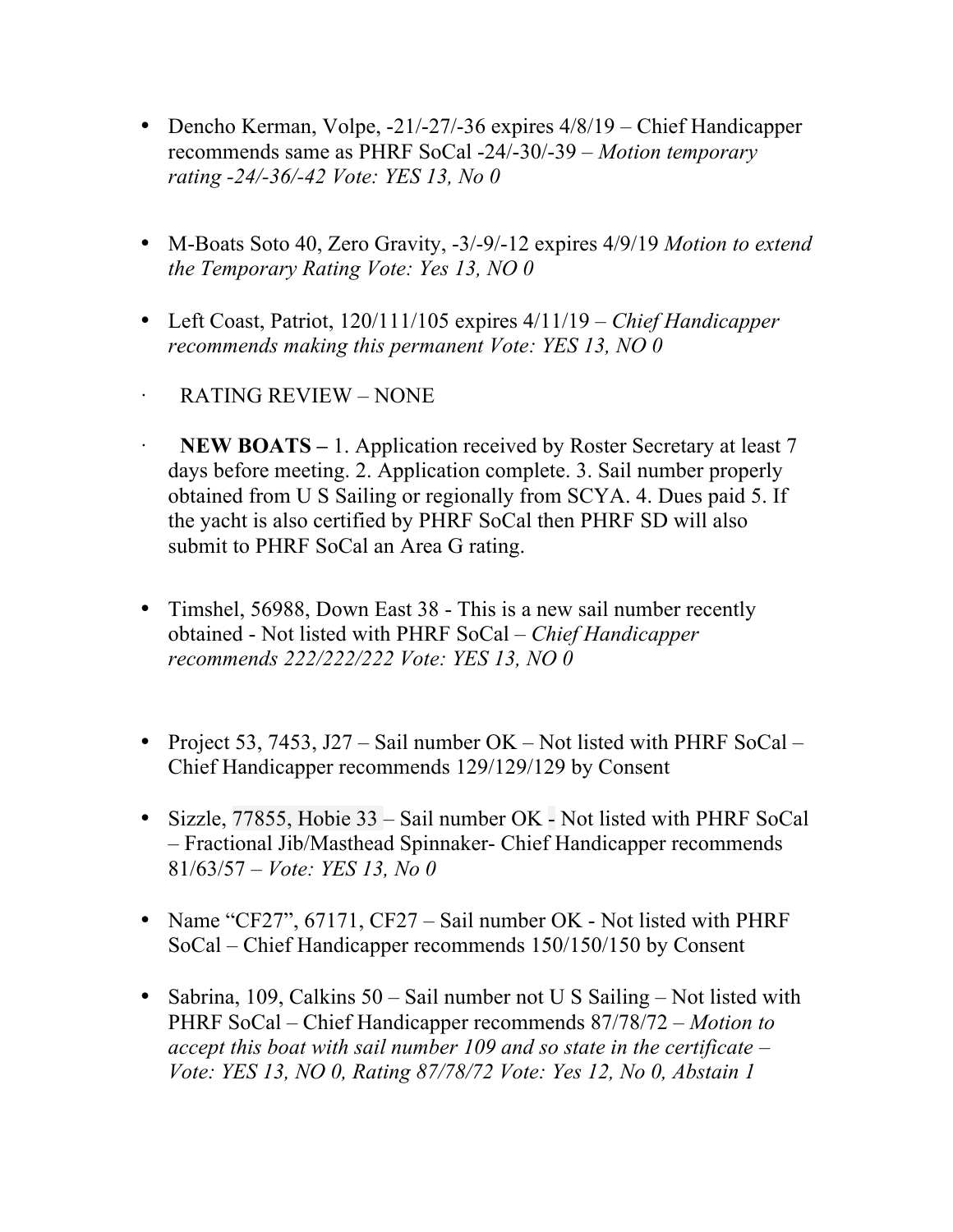- Haka, 554, J80 Sail Number OK as it is One Design Not listed with PHRF SoCal - Chief Handicapper recommends 126/114/108 by Consent
- Palaemon, 93145, J145 Sail Number OK Has been registered with PHRF SoCal – Rig dimensions do not appear on the application - Chief Handicapper recommends -9/-15/-18 – *send back to have rig dimensions on application*
- Audeamus, 61204, Vision 42 by Bavaria Sail number OK Not listed with PHRF SoCal - Chief Handicapper recommends  $120/114/114$  -*Temporary – Vote: YES 13, NO 0*

# · OLD BOATS

- **Uneven Keel, 23, F28** questions about information or lack of information on certificate - *withdrawn*
- **Aeolos, 56440, Beneteau First 44.7** *Chief Handicapper recommends for the modified fixed bow sprit Temporary 27/21/18 Vote: YES 13, NO 0*
- Next Meeting May 14, 2019
- 2009 Adjourn Handicapping Meeting
- · AREA G BUSINESS MEETING
- · Call to Order 1843
- · Roll Call: Mark Burrows, Lani Spund, Ivan *Batanov (electronically)*
- · Confirm Quorum YES *A majority of the Area Board members are required to form a quorum and to conduct business. All official actions of the Area Board which concern Ratings or Rating Reviews shall be conducted pursuant to Rules 1.5 and 4.5 of the Rules. All other official actions of the Area Board require a majority vote by the members who are*